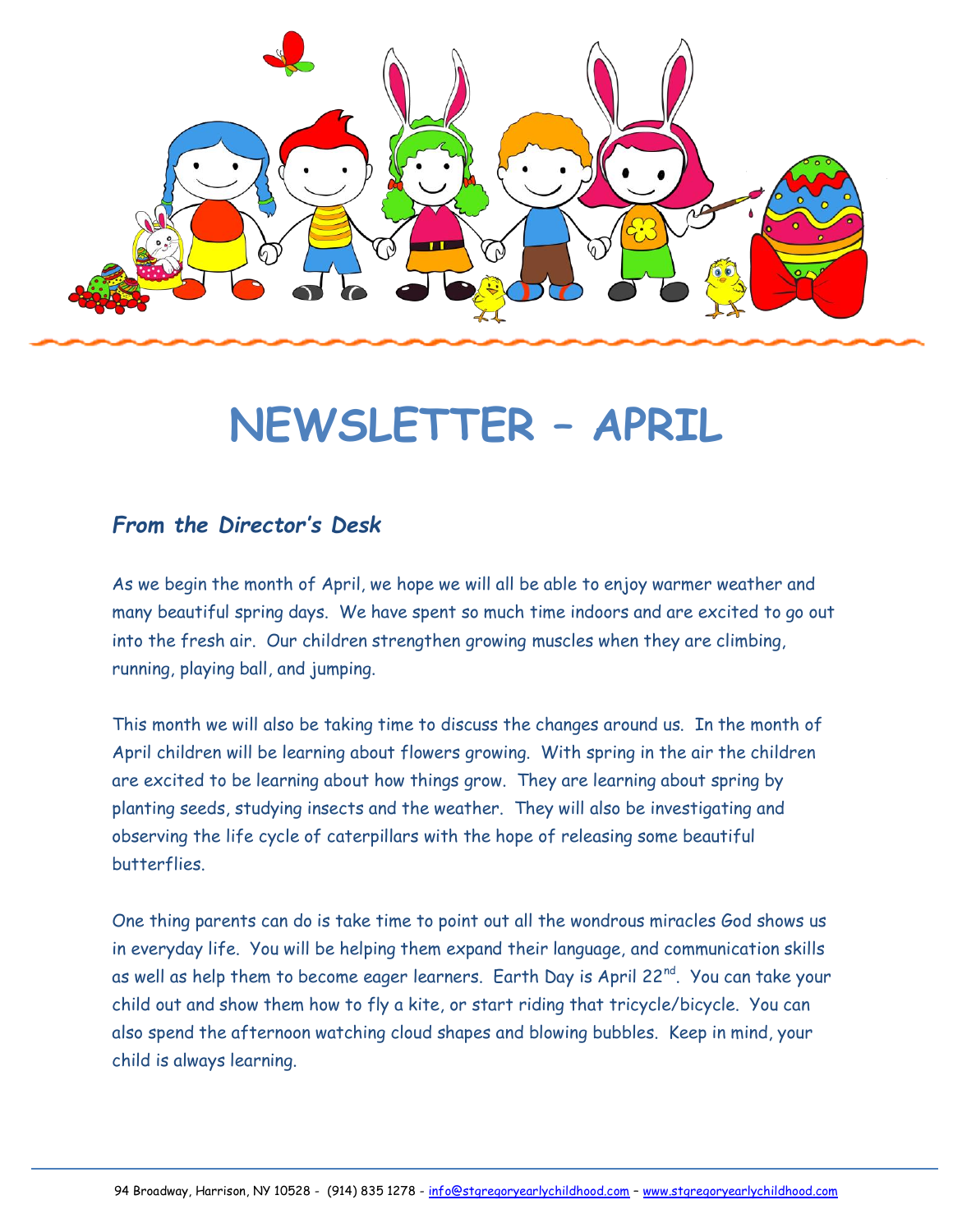During the month of April, the children will also be focusing on ways to keep our earth clean, healthy and beautiful. They will practice the 3 R's: Reduce, Reuse, Recycle. Each class will be decorating their Pre K classroom with colorful art activities using spring themes.

Our preschooler's learning has been blooming all year long. All of our students have made so much progress. This is a fun time of the year but children still have a lot of work to do to get ready for the four year old program and Kindergarten. Three more months…..then the big transitions begin. Summer vacations, summer camps….lots of fun and carefree days. Until then, though, there are still lots of learning going on in school With the warmer weather, and more outside time, we hope there will be fewer colds and coughs.

With only a few more weeks to go, it is more important than ever that the children stay focused and make good choices. And as always…..READ, READ, READ!!!

#### **Up and Coming:**

| $4/1$ :       | April Fool's Day                            |
|---------------|---------------------------------------------|
| 4/5:          | Staff Meeting 8:15 a.m.                     |
| 4/6:          | Easter Egg Hunt With Peter Rabbit 9:30 a.m. |
|               | Parent "Zoom" Meeting 7 p.m.                |
| 4/10:         | Palm Sunday                                 |
| $4/11 - 4/15$ | <b>Spring/Easter Vacation</b>               |
| 4/14:         | Holy Thursday                               |
| 4/15:         | Good Friday                                 |
| 4/16:         | <b>Holy Saturday</b>                        |
| 4/17:         | <b>Easter Sunday</b>                        |
| 4/18:         | <b>School Resumes</b>                       |
| 4/21:         | St. Jude's Trike-a-Thon                     |
|               | $9:15$ to $10:15$ (3's)                     |
|               | $10:15$ to $11:15$ (4's)                    |
| 4/22:         | Earth Day                                   |

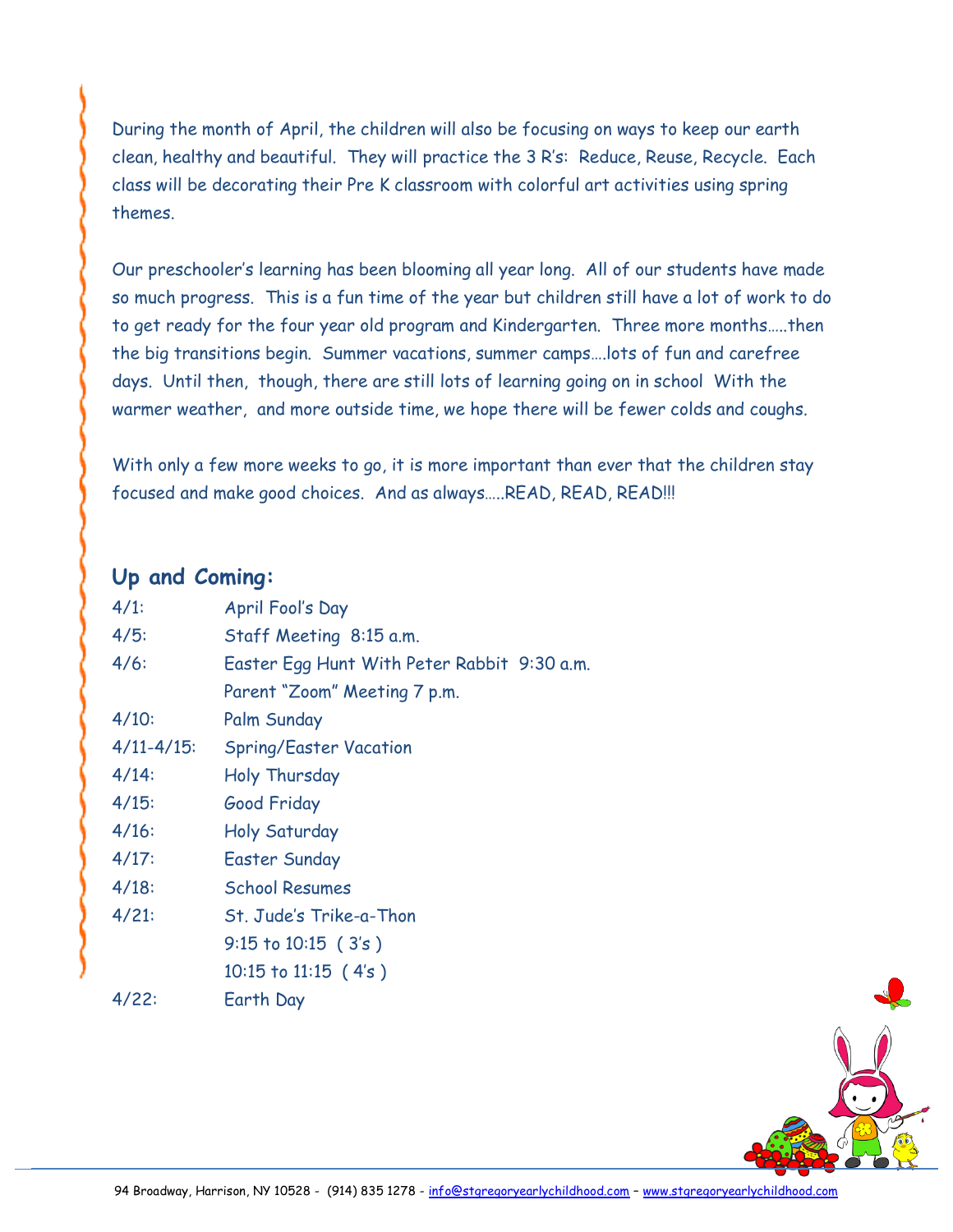4/26 & 4/28: Parent/Teacher Conferences In School

- All Classes will be dismissed at 11:30 NO PM CLASSES
- Conferences begin at 11:45 in each classroom
- Teachers will set up scheduling for each student

Fifteen minutes will be allotted for each conference.

4/27: Scavenger Hunt

3's: 9:30

4's: 10:30

Administrative Assistant's Day

4/29: Arbor Day – Tree Planting

State Regulation: All parents must sign their child in/out daily, and honestly answer the screening questions required due to COVID. Please do not forget, it's very important. Please be sure to use your signature.

Security: Under no circumstances can anyone go to a classroom without clearance from the PK office.

#### **Parent/Teacher Conferences:**

With the end of the school year not too far off, it's important to remember that Parent/Teacher Conferences can play a very important role in a student's development and academic progress. Unfortunately, this relationship is often overlooked, ignored or undervalued. The truth is teachers and parents often see different aspects of a student's personality. Only by maintaining an open dialogue and comparing notes on the student's achievements or behavior can these perspectives be useful to both. When parents take advantage of Parent/Teacher Conferences and other opportunities to speak with teachers, it often allows parents to learn of any challenges---academic or otherwise---their child might be having. By the same token, parents can let the teacher know of any special circumstances at home that might have some bearing on the student's performance or behavior. Let's face it; kids today face a lot of pressure in school. When parents and teachers work together to try and provide the best environment for learning, the child stands to benefit the most.

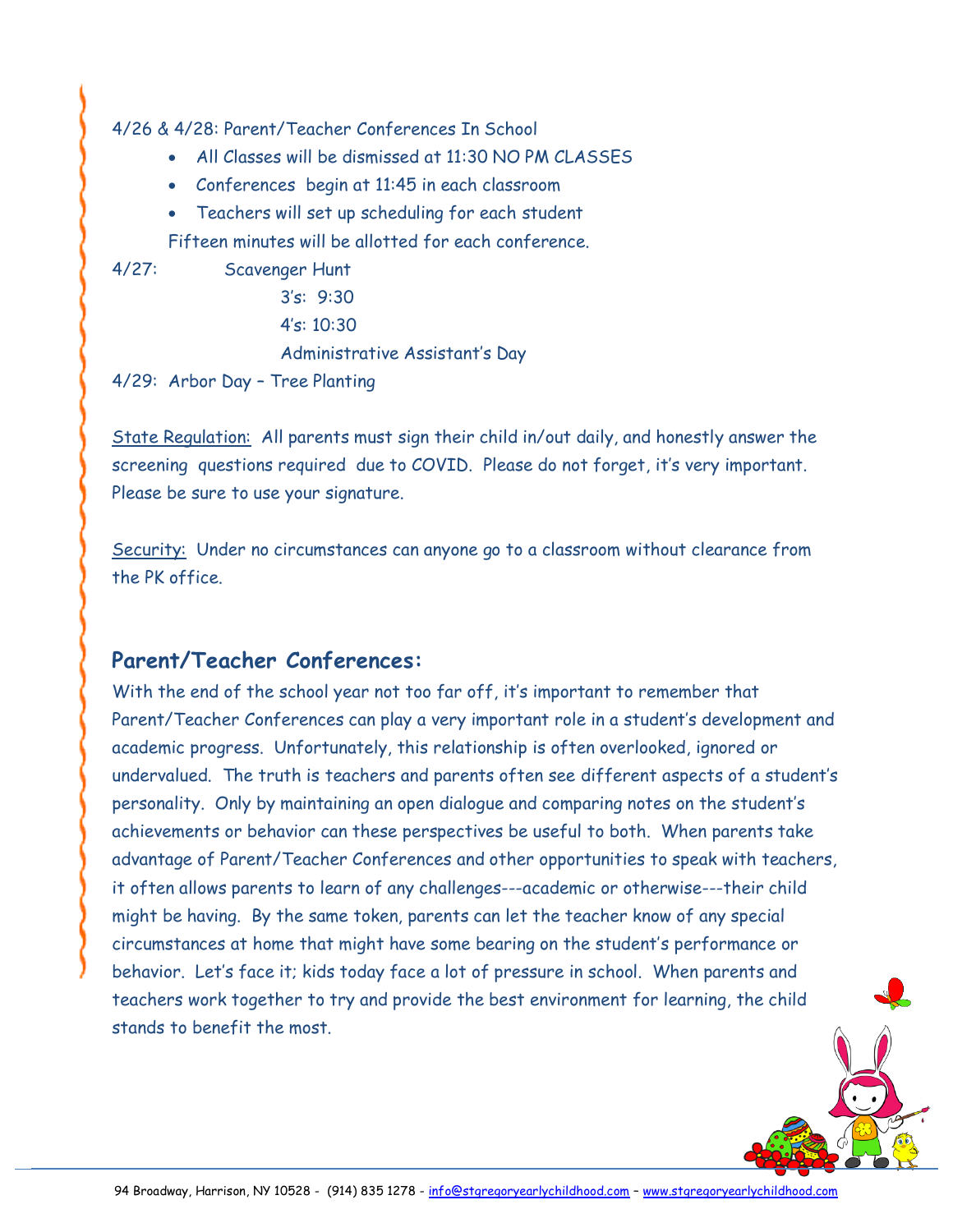# **How Can I Tell My Child Is Ready For Kindergarten?**

In general, a child going into Kindergarten should be able to:

- Follow spoken directions and obey rules
- Listen without interrupting
- Get along with others
- Use words to express feelings
- Speak clearly
- Say his or her name and address
- Use the bathroom without help
- Put on and take off shoes and coats without help
- Count to 5 or 10
- Use crayons, markers, and scissors properly

As a parent it is important to: Understand your child. Every child develops at a different rate.

- Avoid comparing him or her to others.
- Don't try to pressure your child to learn new skills before he or she is ready.

Be Patient. Many children going into Kindergarten don't have all the skills listed. But most will develop them.

- During the summer before school starts
- During the first dew weeks or month of Kindergarten

Learn more about Child Development.

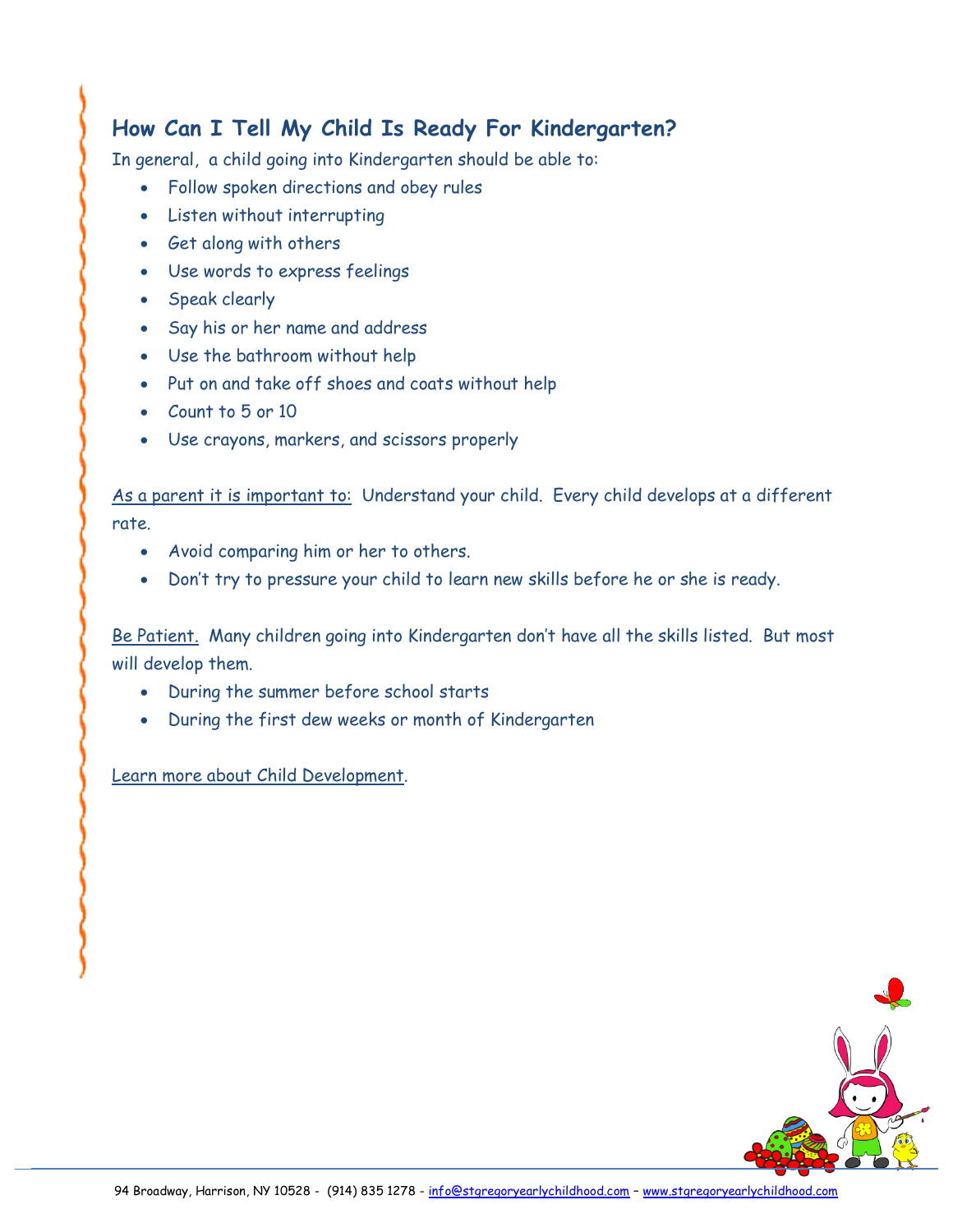# **Earth Day:**

Earth Day is a special day that celebrates the Earth. It's celebration began on April 22, 1970, in San Francisco, California. Every year, the United States and over 100 different countries join together in celebration of Earth Day. It is the largest, most celebrated environmental event worldwide. On this special day, we remember to appreciate nature and learn ways to protect our environment. We try to find ways to help keep our planet clean and protect or natural resources. Three great ways we all can eliminate waste and protect our environment are: REDUCE, REUSE, RECYCLE.

#### Did You Know?

- The average American uses 650 pounds of paper each year…100 million tons of wood could be saved each year if all that paper was recycled.
- Recycling one aluminum can save enough energy to run a TV for three hours.

### **Play and Learn:**

Playing in the sandbox, blowing bubbles, finger painting---these favorite childhood pastimes are more than just fun. They also teach your youngster the skills they can use in school.

# **More Ways To Increase Physical Activities:**

Physical activity for young children is an important component of early brain development and learning. When adult's model and teach the importance of physical activity, young children are more likely to adopt a lifetime of healthful practices and behaviors.

- Recruit a partner for support and encouragement.
- Take a daily walk.
- Get the whole family involved---enjoy an afternoon bike ride with your kids.
- Walk up and down the soccer or softball field sidelines while watching the kids play.
- Walk the do ---- don't just watch the dog walk.
- Clean the house or wash the car.
- Walk, skate, or cycle more and drive less.
- Do stretches, exercise or pedal a stationary bike while watching TV.
- Mow the lawn with a push mower.
- Plant and care for vegetable or flower gardens
- Play with kids---tumble, or dance to favorite music.
- Exercise to a workout video.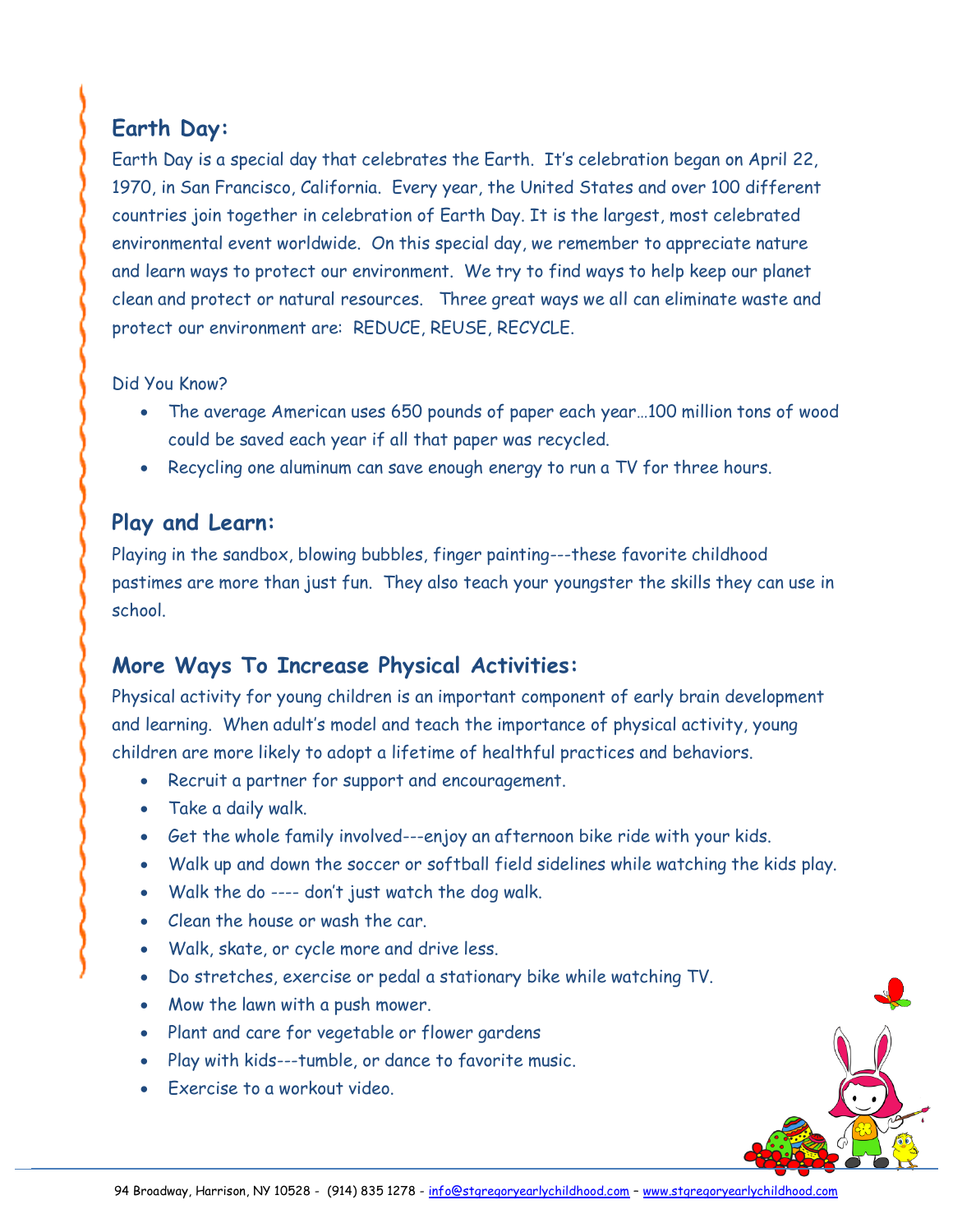## **Snack and Lunch Policy:**

Snack and Lunch are important parts of preschool student's day. The foods you give your child for snack or lunch should be nutritious and ready to eat. After seeing the decline in fitness and the increasingly poor diets of many young children and reading many articles on the topic of children's health and fitness it is important to remind all parents to provide their children with nutritious food.

Please do not send in junk food such as: cookies, cupcakes, chips, or foods with artificial flavors,. Please supply your child with an appropriate beverage, for example: water, milk, 100% fruit juice. Anything with nuts, traces of tree nuts or peanuts, or products processed on shared equipment with peanuts or tree nuts are not permitted in the school environment. Please read the ingredient labels on your food products carefully. Also, use portion control.

Your children have tiny tummies and do not require an overabundance of food for their snack or lunch. Much of what you give then goes to waste. Our goal is to help your child learn to enjoy eating healthy foods. The healthy eating we're teaching now will benefit them for a lifetime.

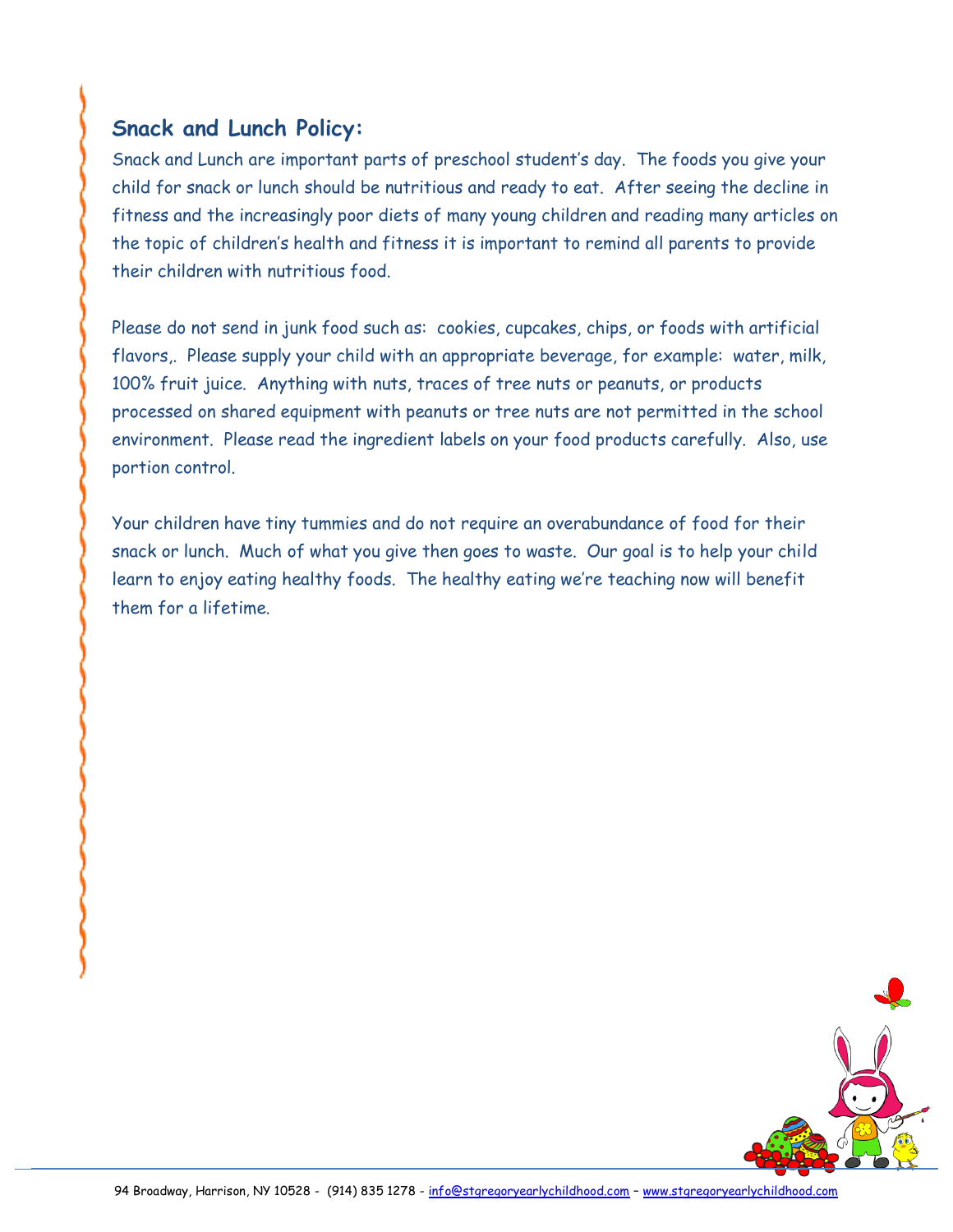# **Week of the Young Child: April 4th through April 8th**

April 4<sup>th</sup> through April 8<sup>th</sup> has been designated the "Week of the Young Child." This annual celebration is sponsored by the National Association for the Education of Young Children. The theme for 2022 is "Uplifting Families." The purpose of the Week of the Young Child is to focus attention on the needs of young children and their families and to recognize the early childhood programs and services that meet those needs.

Today we know more than ever before about the importance of children's earliest years in shaping their learning and development. Yet, never before have the needs of young children and their families been more pressing. It is important to recognize that children's opportunities are our responsibilities, and to recommit ourselves to ensuring that each and every child experiences the type of environment---at home, at child care, at school, and in the community---that will promote their early learning. To celebrate this week with our children we will have special theme days.

- Monday, April 4<sup>th</sup>: Music Monday (Sing, Dance, Celebrate, and Learn) Through Music, children develop math, language and literacy skills, all while having fun and being active!
- Tuesday April 5<sup>th</sup>: Tasty Tuesday (Healthy Eating and Fitness at Home and in School ) This fun food themed day is about more than just cheese and crackers. Cooking together connects math with literacy skills, science and more. With the rise of childhood obesity, you can encourage healthy nutrition and fitness habits at home and at school
- Wednesday, April 6<sup>th</sup>: Work Together Wednesday (Work Together, Build Together, Learn Together ) When children build together they explore math and science concepts and develop their social and early literacy skills.
- Thursday, April 7<sup>th</sup>: Family Friday (Sharing Family Stories) Engaging and celebrating families is at the heart of supporting our youngest learners. St. Gregory' applauds family members' rold as young children's first and most important teacher.